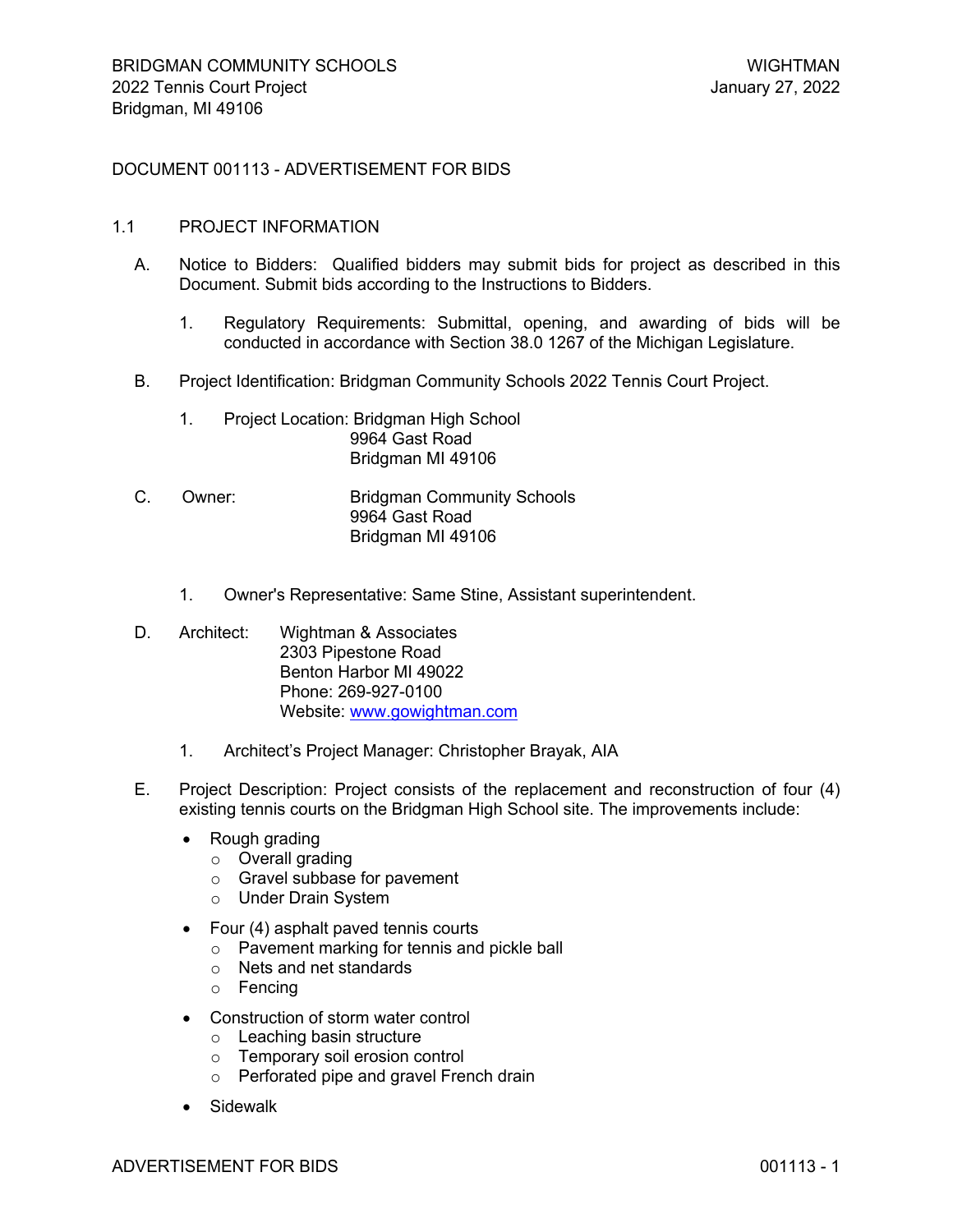- o Base Bid- Concrete sidewalk
- o Alternate Bid- additional sidewalk
- Lawn construction
	- o Fine grade
	- o Topsoil
	- o Fertilize, seed and mulch
- 1. Project cost range is anticipated to be under \$350,000.
- F. Construction Contract: Bids will be received for the following Work:
	- 1. General Contract (all trades).

## 1.2 BID SUBMITTAL AND OPENING

- A. Owner will receive sealed lump sum bids until the bid time and date at the location given below. Owner will consider bids prepared in compliance with the Instructions to Bidders issued by Owner, and delivered as follows:
	- 1. Bid Date: February 24, 2022.
	- 2. Bid Time: 10:00 am, local time.
	- 3. Location: Bridgman High School Media Center Flex Lab, 9964 Gast Road, Bridgman, MI 49106
- B. Bids will be thereafter publicly opened and read aloud.
- C. All bids must be accompanied by a sworn and notarized statement disclosing any familial relationship between the owner or any employee of the bidder and any member of the board, intermediate school board, or board of directors or the superintendent of the school district, intermediate superintendent of the intermediate school district, or chief executive officer of the public-school academy.

### 1.3 BID SECURITY

- A. Bid security shall be submitted with each bid in the amount of 5 percent of the bid amount. No bids may be withdrawn for a period of 60 days after opening of bids. Owner reserves the right to reject any and all bids and to waive informalities and irregularities.
- 1.4 PREBID MEETING
	- A. Prebid Meeting: See Document 002513 "Prebid Meetings."
	- B. Prebid Meeting: A Prebid meeting for all bidders will be held at Bridgman High School, Media Center Flex Lab, 9964 Gast Road, Bridgman, MI 49106 on Thursday, February 3, 2022, at 10:00 a.m., local time. Prospective prime bidders are not required to attend, but attendance is highly encouraged.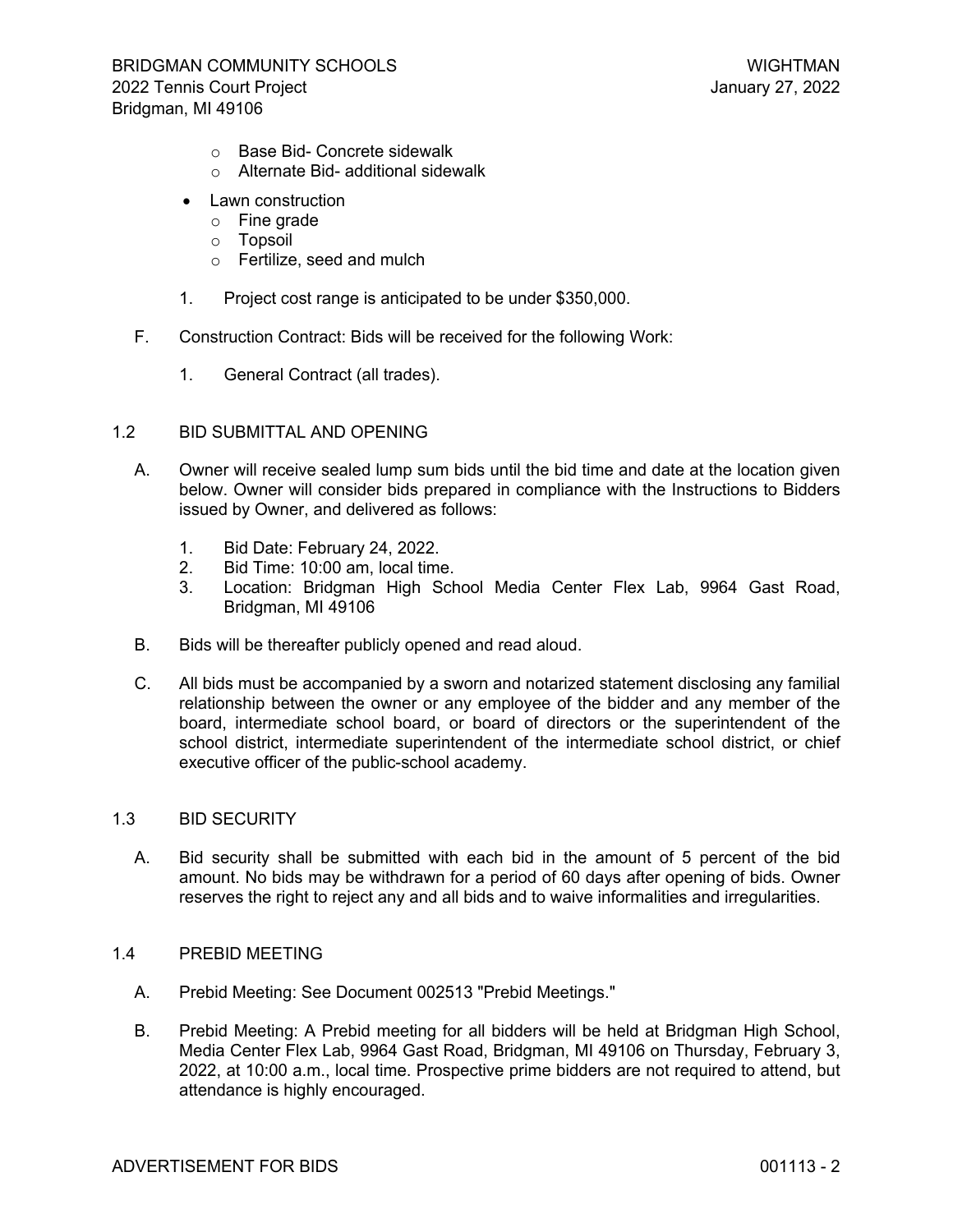1. Bidders' Questions: Architect will provide responses at Prebid conference to bidders' questions received up to two business days prior to conference.

### 1.5 DOCUMENTS

- A. Printed Procurement and Contracting Documents: Obtain after January 27, 2022, by contacting Architect. Documents will be provided to prime bidders only; only complete sets of documents will be issued.
	- 1. Deposit: \$200.00 made payable to Wightman.
	- 2. Shipping: Additional shipping charges of \$20.00 will apply.
- B. Online Procurement and Contracting Documents: Obtain access after January 27, 2022, 5:00 pm, at the locations below:
	- 1. Wightman and Associates website, [www.gowightman.com](http://www.gowightman.com/)
	- 2. Reprographic Arts, [www.raplanroom.com](http://www.raplanroom.com/)
	- 3. Dodge Plan Room, [www.construction.com/products/dodge-planroom](http://www.construction.com/products/dodge-planroom)
	- 4. Builders Exchange of Michigan, [home.grbx.com](http://home.grbx.com/)
	- 5. MACIAG, [www.constructionsite.org](http://www.constructionsite.org/)
- C. Viewing Procurement and Contracting Documents: Examine after January 27, 2022, at the locations below:
	- 1. Wightman 2303 Pipestone Road Benton Harbor MI 49022

### 1.6 MILESTONE DATES – INCLUDES ADDENDUM DATES AND CONTACTS

- A. Dates listed below are subject to change.
	- 1. Prebid Meeting: Thursday, February 3, 2022, at 10:00 am local time (Bridgman High School, Media Center Flex Lab).
	- 2. Addendum 1 released by end of day Monday, February 7, 2022
	- 3. All final questions shall be directed to Wightman by end of day, Tuesday, February 15, 2022, with Addendum 2 released by end of day, Friday, February 18, 2022.
	- 4. Bid Opening: Thursday, February 24, 2022, at 10:00 am, local time (Bridgman High School, Media Center Flex Lab).
	- 5. Post Bid Contractor interviews shall take place Friday, February 25, 2022.
	- 6. Bridgman School Board Meeting, Review & Award project, Monday, February 28, 2022 (Bridgman High School).
	- 7. Commence work upon receipt of the BSF and BCC plan. Anticipated commencement Monday, March 15, 2022.
	- 8. Substantial completion: Monday, July 11, 2022
	- 9. Final Completion: Monday, July 25, 2022 Courts playable
	- 10. Tennis season begins Monday, August 8, 2022.